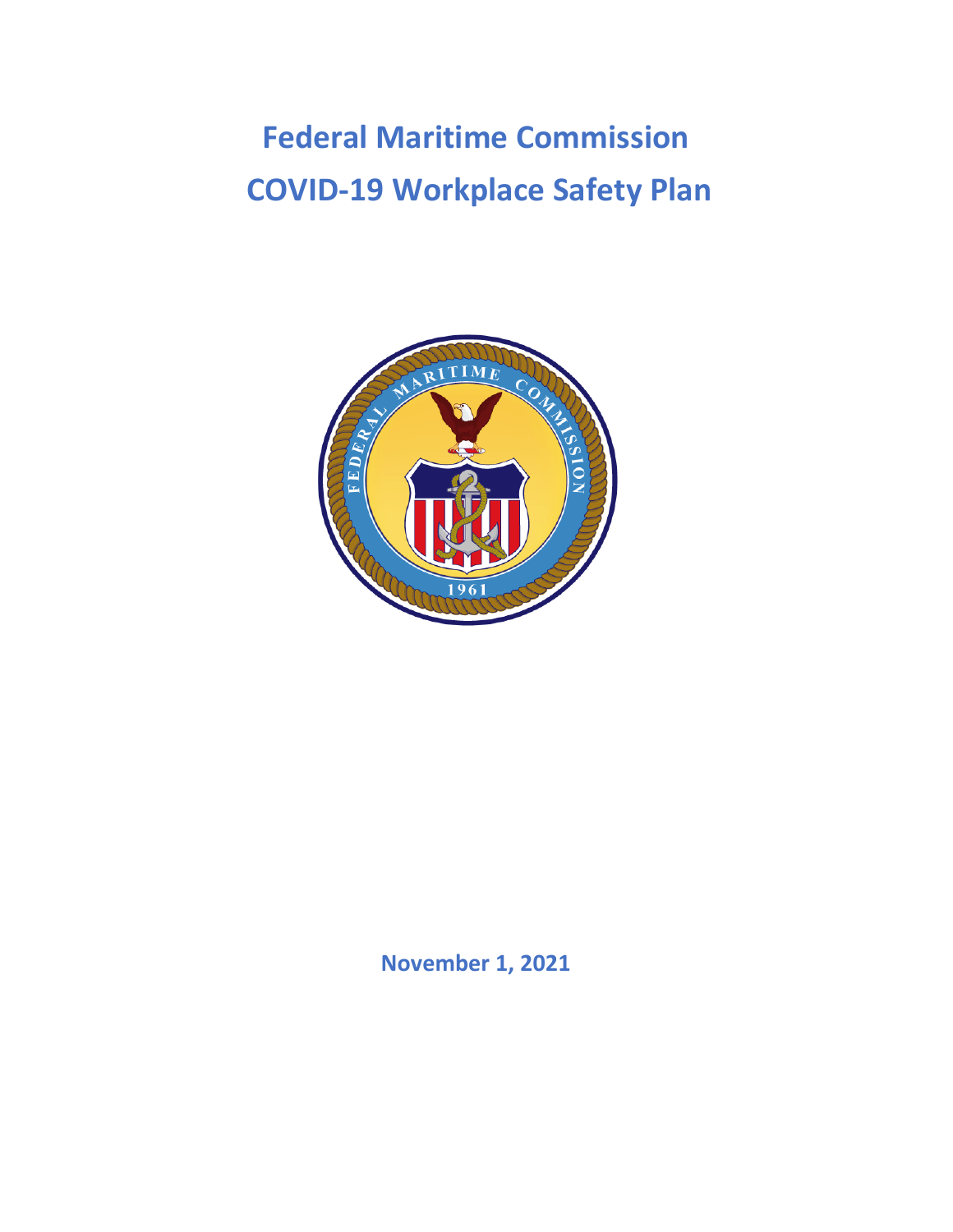# Plan Contents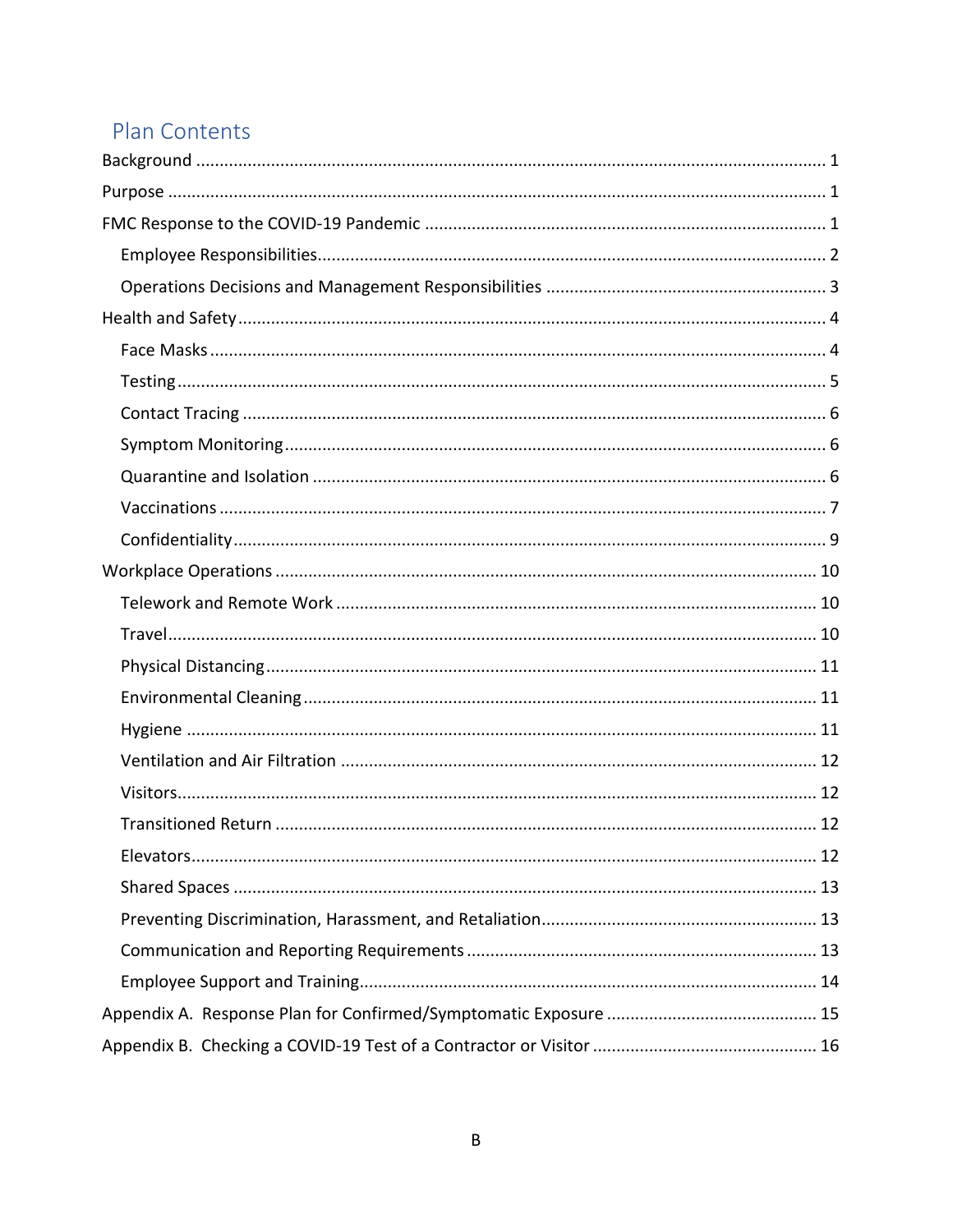## <span id="page-2-0"></span>**Background**

The Federal Maritime Commission (FMC) is committed to the safety of its employees and visitors to its facilities and strives to balance the operational needs of the Commission with the safety, well-being, and workplace needs of FMC staff during the COVID-19 pandemic. Since mid-March 2020, the FMC has been in a maximum telework status with expanded core work hours. While offices have remained open during the pandemic, the staff has been strongly encouraged to telework as much as possible.

#### <span id="page-2-1"></span>Purpose

This COVID-19 Workplace Safety Plan (Plan) outlines the FMC's COVID-19 safety measures to prioritize health and safety during FMC operations at FMC Headquarters (HQ) in Washington, D.C., and Area Representative (AR) offices located in New York, South Florida, Houston, Los Angeles, and Seattle. This document follows the *[President's Executive Order \(EO\) on Protecting](https://www.whitehouse.gov/briefing-room/presidential-actions/2021/01/20/executive-order-protecting-the-federal-workforce-and-requiring-mask-wearing/)  [the Federal Workforce and Requiring Mask-Wearing,](https://www.whitehouse.gov/briefing-room/presidential-actions/2021/01/20/executive-order-protecting-the-federal-workforce-and-requiring-mask-wearing/) [Executive Order on Requiring Coronavirus](https://www.whitehouse.gov/briefing-room/presidential-actions/2021/09/09/executive-order-on-requiring-coronavirus-disease-2019-vaccination-for-federal-employees/)  [Disease 2019 Vaccination for Federal Employees,](https://www.whitehouse.gov/briefing-room/presidential-actions/2021/09/09/executive-order-on-requiring-coronavirus-disease-2019-vaccination-for-federal-employees/) [Executive Order on Ensuring Adequate COVID](https://www.whitehouse.gov/briefing-room/presidential-actions/2021/09/09/executive-order-on-ensuring-adequate-covid-safety-protocols-for-federal-contractors/)  Safety Protocols for [Federal Contractors,](https://www.whitehouse.gov/briefing-room/presidential-actions/2021/09/09/executive-order-on-ensuring-adequate-covid-safety-protocols-for-federal-contractors/)* and the Office of Management and Budget (OMB) *[Memorandum 21-15, COVID-19 Safe Federal Workplace: Agency Model Safety Principles](https://www.whitehouse.gov/wp-content/uploads/2021/01/M-21-15.pdf)*; adheres to the *[National Strategy for the COVID-19 Response and Pandemic Preparedness](https://www.whitehouse.gov/wp-content/uploads/2021/01/National-Strategy-for-the-COVID-19-Response-and-Pandemic-Preparedness.pdf)*; and includes the *[latest guidance](https://www.cdc.gov/coronavirus/2019-ncov/community/guidance-business-response.html)* from U.S. Centers for Disease Control and Prevention (CDC) and the *[Safer Federal Workforce Task Force](https://www.saferfederalworkforce.gov/)*. This Plan also incorporates the General Services Administration (GSA) *[guidance](https://fmcgov.sharepoint.com/sites/OMD/Shared%20Documents/COOP%20Plan/COVID-19/COVID-19%20Reconstitution-Return%20to%20the%20Workplace%20Plans/GSA)* and the Occupational Safety and Health Administration (OSHA) *[guidance](https://www.osha.gov/Publications/OSHA3990.pdf)* on preparing workplaces for COVID-19.

This Plan includes health and safety protocols; office space designs and precautions that can be taken at our facilities to promote employee safety; as well as consideration of challenges our employees may be experiencing, for example public transportation disruptions, the status of schools, the availability of childcare, other dependent care needs, etc. The Commission's size and office space configurations are optimal for appropriate social distancing and other safety measures.

This Plan is meant to provide general guidance and does not address every possible situation that could arise. FMC employees should make informed decisions and raise any unanswered questions with their supervisors.

#### <span id="page-2-2"></span>FMC Response to the COVID-19 Pandemic

In addition to being on maximum telework from March 2020 to the present, the Commission has implemented operational and reconstitution planning efforts. This Plan incorporates the latest CDC guidance and supersedes previous FMC planning efforts. The FMC will continue to monitor conditions and new federal guidance, when issued, in order to determine when to modify its operating status and return to the workplace.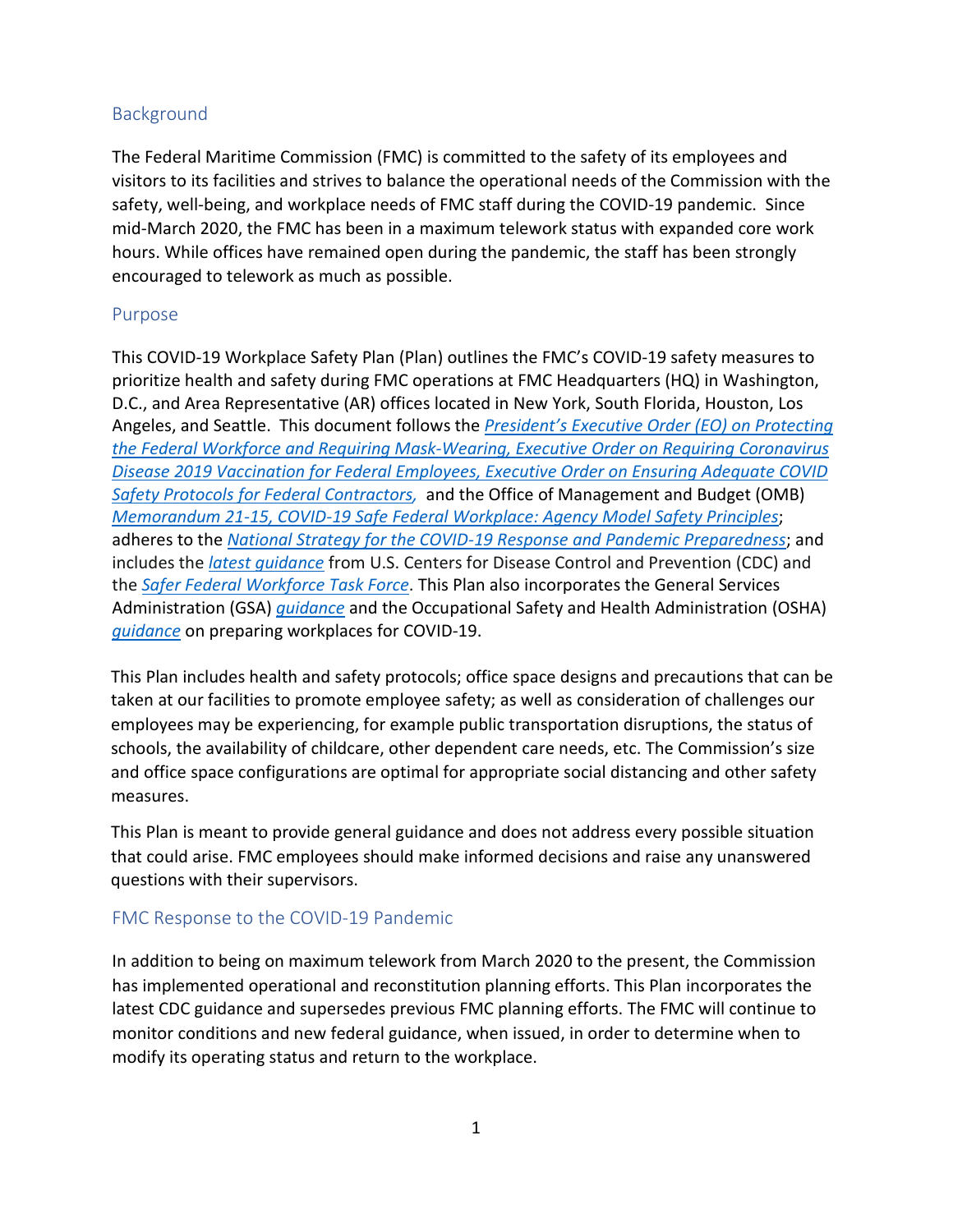#### <span id="page-3-0"></span>Employee Responsibilities

All FMC employees are required to follow federal guidance governing workplace safety and official travel.

Employees will:

- FOLLOW GUIDELINES ON ISOLATION AND QUARANTINE: CDC guidelines provide procedures for "isolation" and "quarantine." These two terms are not interchangeable. Quarantine keeps someone who might have been exposed to the virus away from others. Isolation keeps someone who is infected with the virus away from others, even in their home.
	- o [Isolation](https://www.cdc.gov/coronavirus/2019-ncov/if-you-are-sick/isolation.html) refers to the procedures to be followed if you are sick with or have tested positive for COVID-19, even if you are asymptomatic.
	- o [Quarantine](https://www.cdc.gov/coronavirus/2019-ncov/if-you-are-sick/quarantine.html) refers to the procedures to be followed if you might have been exposed to the virus.
	- o "Infectious period" is the time that an individual has the COVID-19 virus and can infect others. The typical time period is 2-3 days prior to showing symptoms and can last as long as 7-10 days once an individual shows symptoms. Accordingly, an individual can be infectious for up to 14 days.
- CONTINUE TO PRACTICE GOOD HYGIENE:
	- o Wear a mask properly [in accordance with CDC guidance.](https://www.cdc.gov/coronavirus/2019-ncov/prevent-getting-sick/cloth-face-cover-guidance.html)
	- o Wash your hands with soap and water for 20 seconds. If soap and water are not available (especially after touching frequently used items or surfaces) use hand sanitizer that contains at least 60% alcohol.
	- o Avoid touching your face.
	- o Sneeze or cough into a tissue, or the inside of your elbow.
	- o Disinfect frequently used items and surfaces as much as possible.
- IF FEELING SICK, STAY HOME
	- o Do not go to work. Notify your supervisor.
	- o Contact and follow the advice of your medical provider.
	- o Review the symptom self-checker at [https://www.cdc.gov/coronavirus/2019](https://www.cdc.gov/coronavirus/2019-ncov/symptoms-testing/symptoms.html) [ncov/symptoms-testing/symptoms.html.](https://www.cdc.gov/coronavirus/2019-ncov/symptoms-testing/symptoms.html)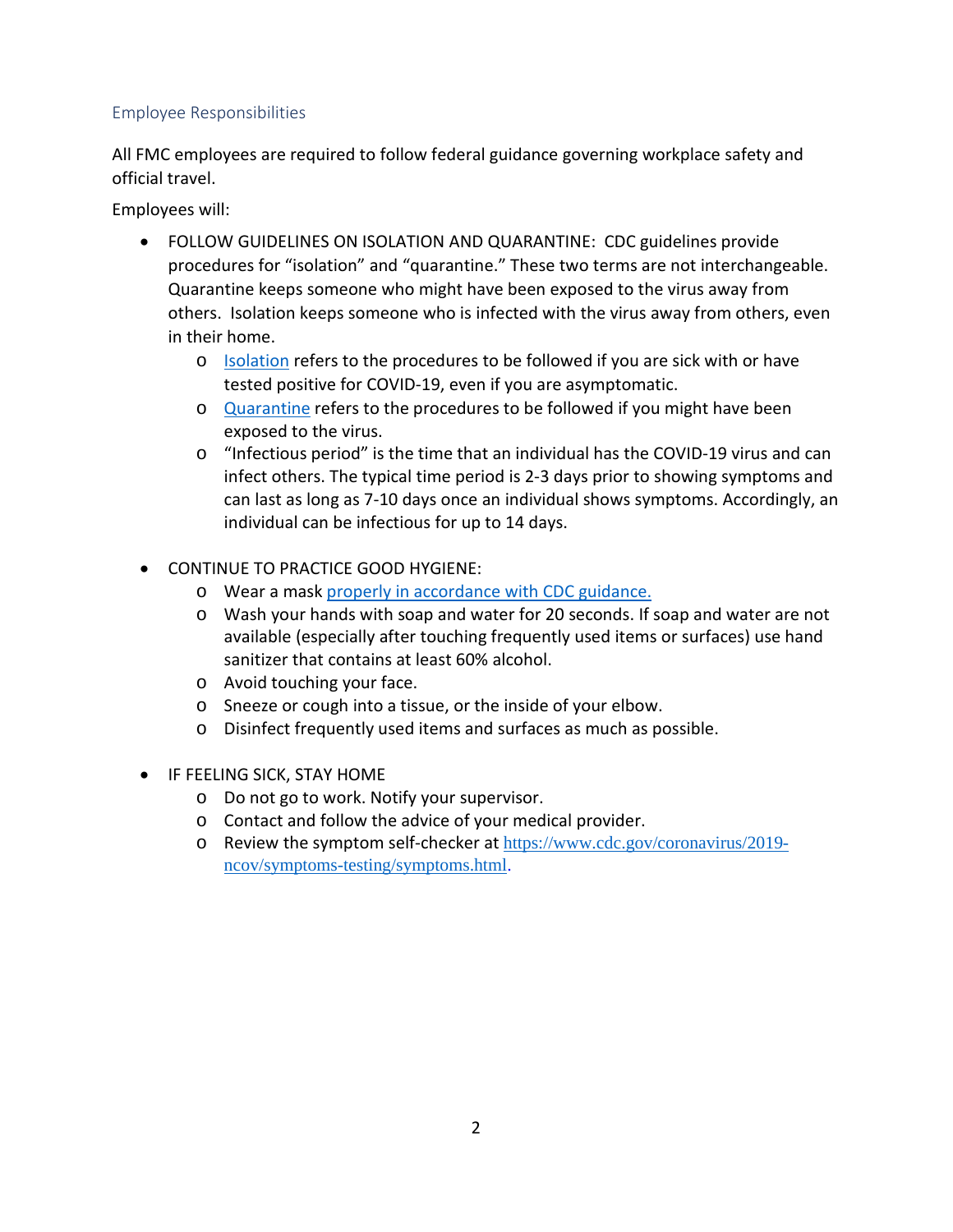Employees will also:

- Follow the guidance provided by the Chairman, Managing Director, and their supervisors regarding operations.
- Advise their supervisors of any issues/changes to their work status and ability to follow the policies and procedures outlined.
- Complete the screening process and submit as directed.
- Clean shared items and equipment after use.
- In accordance with the most current CDC guidance, practice social distancing and face mask protocols at the worksite and, to the extent possible, while travelling to and from the workplace.
- Submit Reasonable Accommodation requests in accordance with Commission Order 58, *Reasonable Accommodation Policy*, if needed.

Violations of this Plan should be reported to the observer's supervisor. Not following this Plan may result in disciplinary action in accordance with Commission Order 63, *Workforce Discipline and Adverse Action*.

#### <span id="page-4-0"></span>Operations Decisions and Management Responsibilities

While implementing this Plan, the FMC's Office of the Managing Director (OMD) and the FMC COVID-19 Coordination Team will monitor applicable state and local orders and will consider the spirit and intent of those orders to the maximum extent possible. The FMC will also follow guidance and protocols developed by the Safer Federal Workforce Task Force. The Chairman, in consultation with OMD, the FMC COVID-19 Coordination Team, and his fellow Commissioners, will make all decisions on FMC operations and safety.

The **FMC COVID-19 Coordination Team,** established in early 2021, is comprised of the Managing Director; Chief of Staff; Office Directors or representatives from the Offices of the General Counsel, Management Services, Human Resources, and Information Technology; the Continuity Program Managers; and an assigned CDC Public Health Expert for consultation, as required by the Safer Federal Workforce Task Force. This team will:

- Conduct assessments to establish, implement, and monitor compliance with:
	- o Safety protocols for physical space and masking.
	- o Determinations of on-site and telework/remote working.
- Meet regularly to review agency COVID-19 workplace plans and protocols, consider potential revisions to the plans and protocols, and any other needs related to COVID-19 operations.

#### **Bureau/Office Heads** will:

- Coordinate staff work schedules including continued use of telework flexibilities and expanded core hours, as necessary.
- Work with OHR staff, the Managing Director, the Continuity Program Managers, and others to minimize the impact of the emergency and to coordinate any actions that may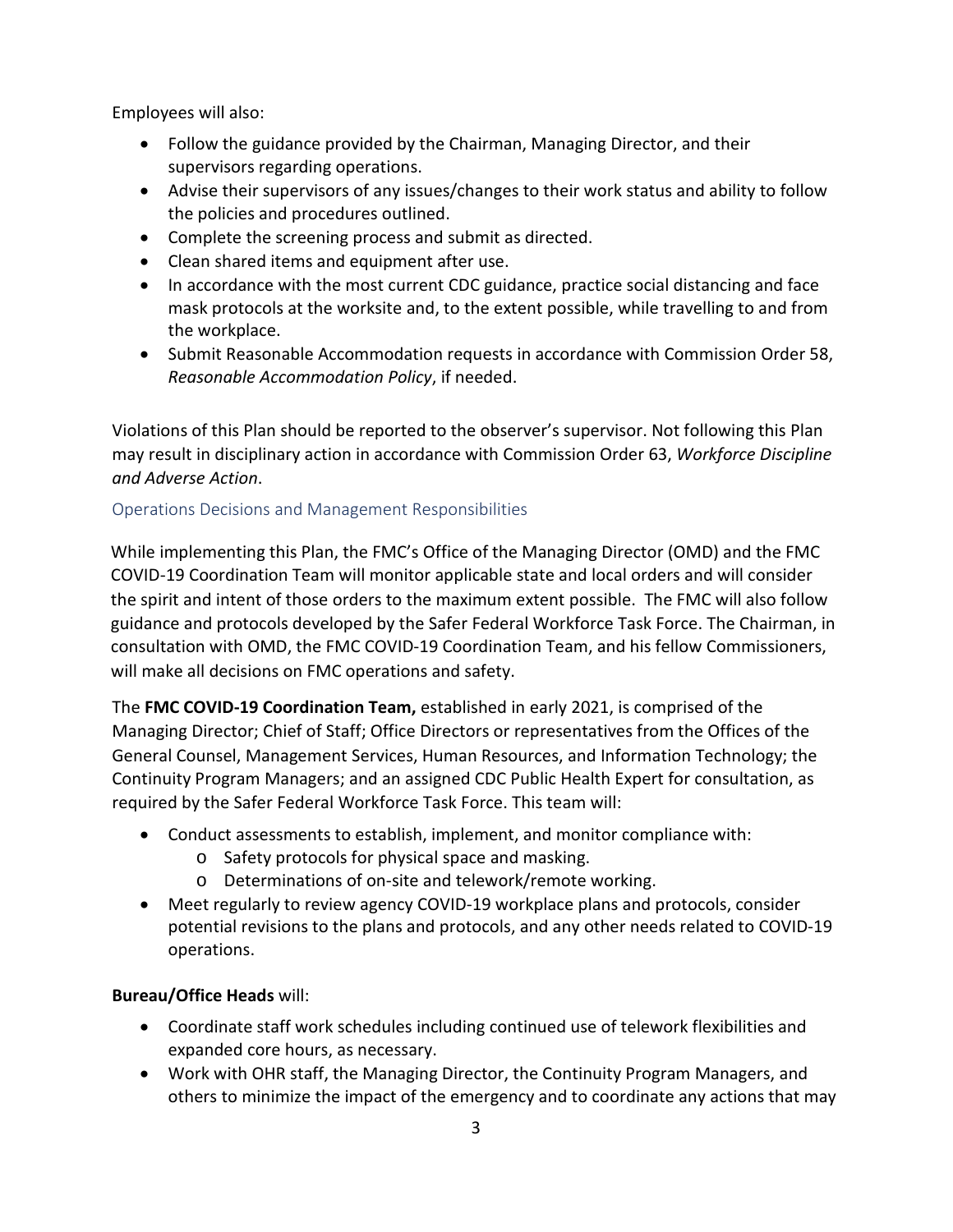be needed to ensure safety, such as COVID-19 testing for unvaccinated employees reporting to the office.

- Report necessary information on confirmed or suspected COVID-19 positive employees to the Managing Director; Director, OHR; and the Director, OMS, to ensure proper notification, tracing, and sanitizing steps will be taken as soon as possible.
- Receive and process Reasonable Accommodation requests in accordance with Commission Order 58, *Reasonable Accommodation Policy*.

#### **Supervisors** will:

- Coordinate with Bureau/Office Heads to maintain essential functions and address safety protocol issues.
- Report necessary information on confirmed or suspected COVID-19 positive employees to the Bureau or Office Director to assist with safety measures.

## <span id="page-5-0"></span>Health and Safety

#### <span id="page-5-1"></span>Face Masks

- Face masks should be worn in accordance with CDC guidance. Employees who are not required to wear masks in accordance with CDC guidance do not need to wear a mask in the workplace.
- When required by CDC guidance, face masks will be worn in common areas, when visiting other's offices or in meetings, and when in an employee's own office with the door open. Employees are not required to wear face masks in their own offices with the door closed.
- Masks must cover the nose and mouth and otherwise be in accordance with CDC and OSHA [guidance.](https://www.cdc.gov/coronavirus/2019-ncov/prevent-getting-sick/cloth-face-cover-guidance.html) The CDC recommends non-medical disposable masks, masks that fit properly (snugly around the nose and chin with no large gaps around the sides of the face), masks made with breathable fabric (such as cotton), masks made with tightly woven fabric (i.e., fabrics that do not let light pass through when held up to a light source), masks with two or three layers, and masks with inner filter pockets. Masks with ventilation valves or novelty/non-protective masks are not allowed. Face shields, bandanas and gators are not a substitute for masks.
- Employees should bring their face mask to the facility. Depending on availability and demand, face masks will be provided at facilities for those who request one. There is no requirement for employees to use N-95 respirators.
- Individuals may be asked to lower their masks briefly for identification purposes in compliance with safety and security requirements.
- Where a locality imposes more protective pandemic-related safety requirements, those requirements should be followed by Federal employees and onsite contractors, in Federal buildings, in Federally controlled indoor worksites, and on Federal lands within that locality.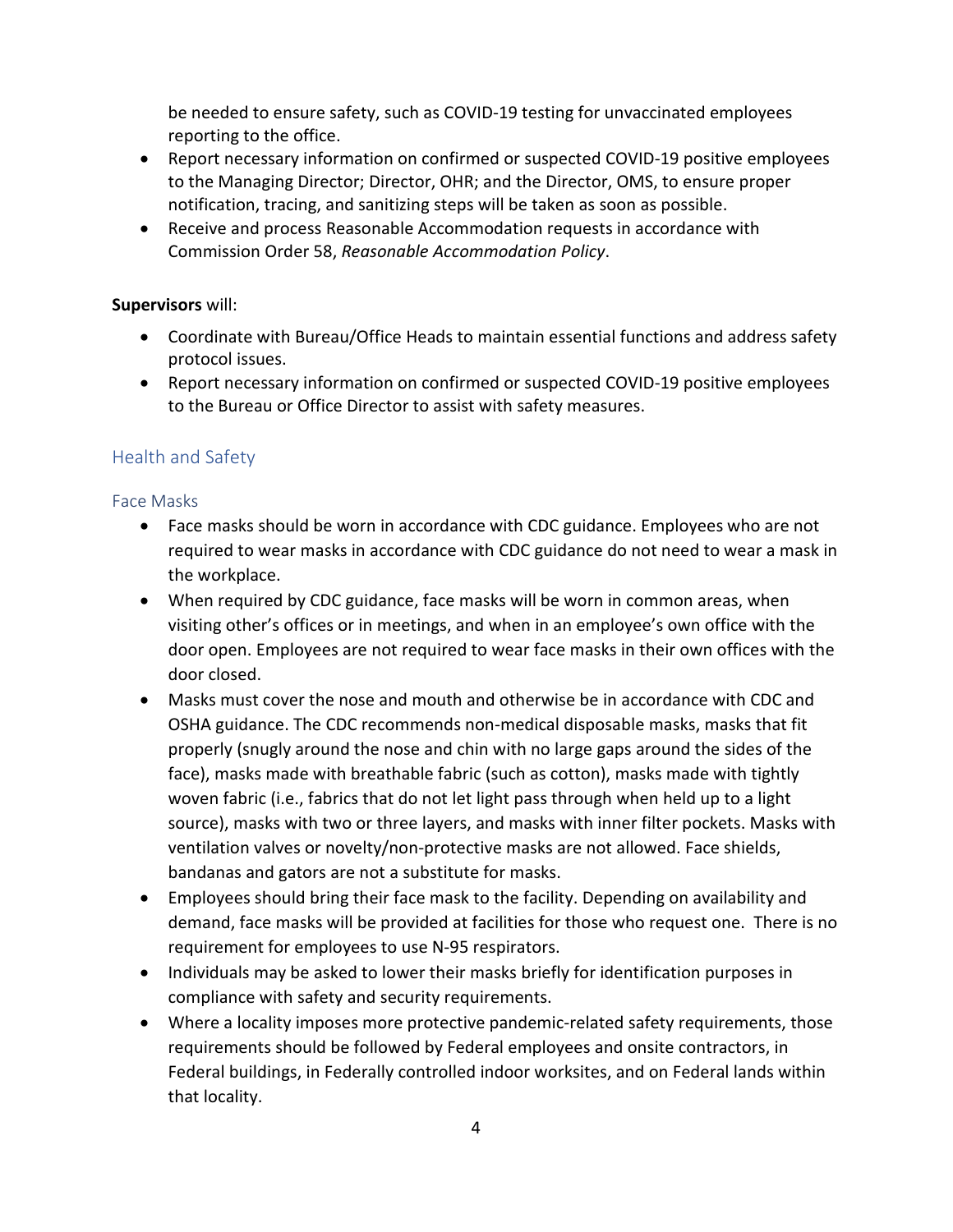• Accommodations will be considered for individuals with required documentation and should be in accordance with existing Equal Opportunity Employment Commission (EEOC) guidance.

#### <span id="page-6-0"></span>Testing

- The FMC may establish a testing program for COVID-19 to test Federal employees who are not fully vaccinated. Screening tests are intended to identify asymptomatic or presymptomatic infected individuals without known or suspected exposures to COVID-19. Employees who are fully vaccinated do not need to undergo screening testing.
	- o Unvaccinated employees will only be tested when reporting to the office and will be provided with testing program information.
	- $\circ$  Test results provided to the FMC will be handled in compliance with regulations implementing the HIPAA, as amended.
	- o Test results will be stored in accordance with OPM/GOVT-10 for employee medical files, governed by OPM regulations (5 C.F.R. part 293, subpart E). The FMC has written instructions for its EMF system with appropriate safeguards and must retain short-term medical records under the applicable record schedule.
	- o Under OSHA's recordkeeping requirements, if an employee tests positive for SARS-CoV-2 infection, the case must be recorded on the OSHA Illness and Injury Log if each of the following conditions are met: (1) the case is a confirmed case of COVID-19; (2) the case is work-related (as defined by 29 CFR 1904.5); and (3) the case involves one or more relevant recording criteria (set forth in 29 CFR 1904.7) (e.g., medical treatment beyond first aid, days away from work).
	- o The FMC will pay for the cost of testing employees pursuant to the screening testing program. The FMC will also pay for the cost of testing should an employee visit another Federal agency if their supervisor approved the visit in advance.
	- o Federal employee refusals to take a test may result in disciplinary measures unless reasonable accommodation has been approved.
- Employees, regardless of vaccination status, who have been exposed to persons with COVID-19 at work should receive diagnostic testing. FMC employees will be reimbursed for diagnostic testing if exposed to COVID-19 at work.
- If official travel requires testing, the cost of testing for COVID-19 can be claimed in a travel voucher as a Miscellaneous Expense under agency travel policies.
- The FMC is not responsible for providing testing to an individual as a result of a potential exposure that is not work-related. If the employee has come into close contact with a person with COVID-19 outside of work, they should follow CDC guidelines for testing and quarantine and not enter a worksite.
- The FMC will comply with any federal workforce testing protocols developed by the Safer Federal Workforce Task Force.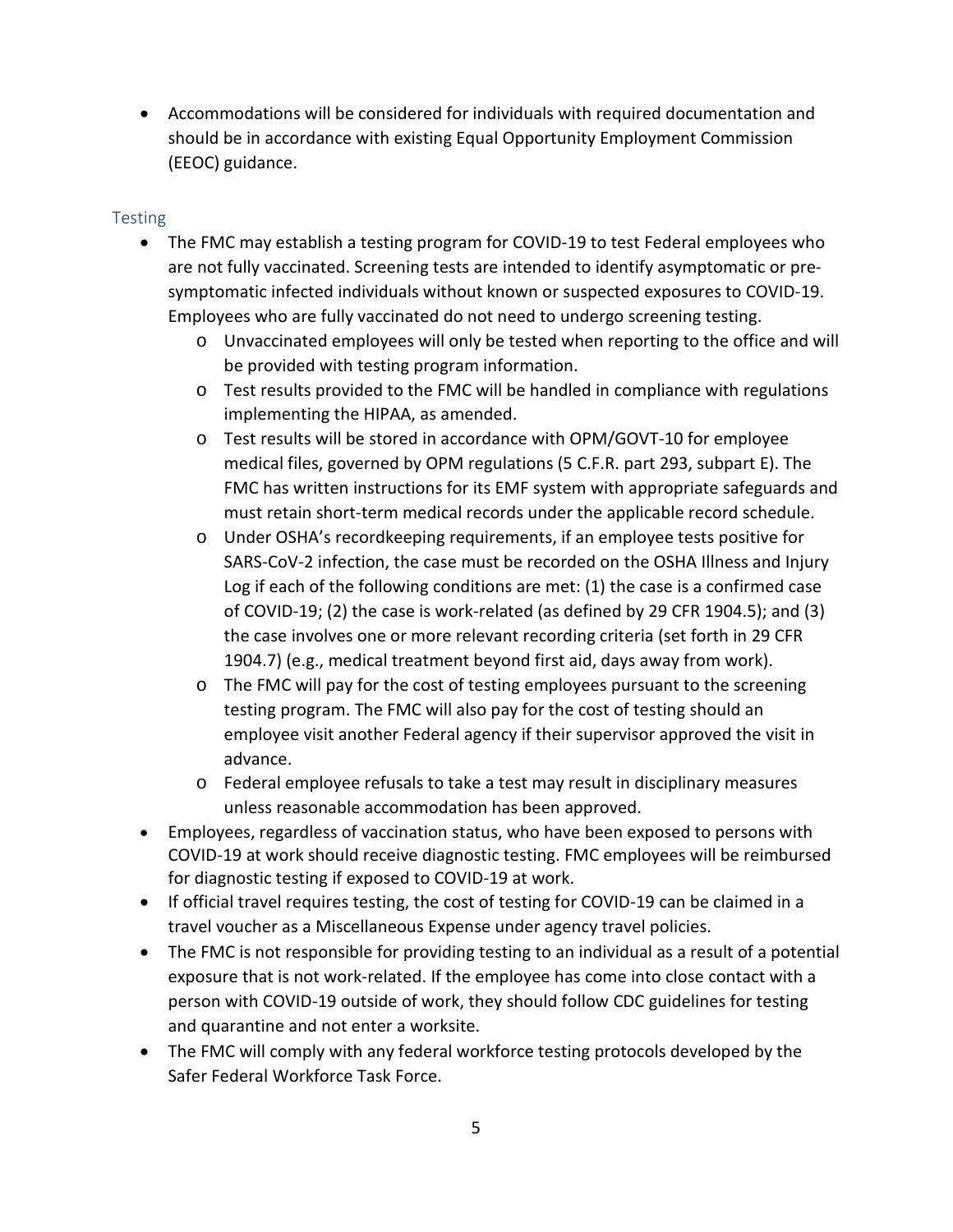#### <span id="page-7-0"></span>Contact Tracing

- The FMC will collaborate with and support contract tracing programs of local health departments to help identify, track, and manage contacts of COVID-19 cases.
- The FMC's OHR will engage in coordination with OMS to implement infection control and workplace safety efforts once informed of a case of COVID-19 (either due to specific symptoms or positive test).
- OHR will have the responsibility to make disclosures to local public health officials as required or necessary to provide for the public health and safety of Federal employees and contractors, in accordance with local public health mandates.
- Employees who test positive and were at the office within the past 3 days should notify their supervisors immediately about their test results and the date symptoms began so that disinfection and contact tracing can be performed, as necessary.
- If COVID-19 cases occur within a specific office space or work setting the supervisor is to notify OHR. It will be the responsibility of OHR to notify the Managing Director, the Director, Office of Management Services, and the Office of the Chairman, and if needed, work with public health officials to determine appropriate next steps. OMS will contact GSA/building management.

## <span id="page-7-1"></span>Symptom Monitoring

- Self-screening, following CDC guidance, is required prior to entering FMC facilities.
	- o Employees will answer the questions on the CDC facility screening website, [https://www.cdc.gov/screening/index.html,](https://www.cdc.gov/screening/index.html) and email the designated mailbox that they are cleared for entry prior to entering FMC space.
- If FMC employees, on-site contractors, or visitors have symptoms consistent with COVID-19, they must not enter the workplace.
- Employees should take their temperatures prior to leaving home for the office. If an employee has a fever (over 100.4 F), they should remain at home and contact their supervisor.
- When arriving at the building facility, employees should take note of and comply with building entrance screening notices and protocols.
- Any individual who develops any symptoms consistent with COVID-19 during the workday must immediately isolate, wear a mask (if not already doing so and one is available), notify their supervisor, and promptly leave the workplace.

#### <span id="page-7-2"></span>Quarantine and Isolation

• Any individual experiencing COVID-19 symptoms or who has received a positive result from a COVID-19 test will be advised to isolate, pursuant to CDC guidelines, and in compliance with state and local guidance. Individuals who are not fully vaccinated and who have had **[close contact](https://www.cdc.gov/coronavirus/2019-ncov/php/contact-tracing/contact-tracing-plan/appendix.html#contact)** with someone who has COVID-19 should follow CDC guidelines.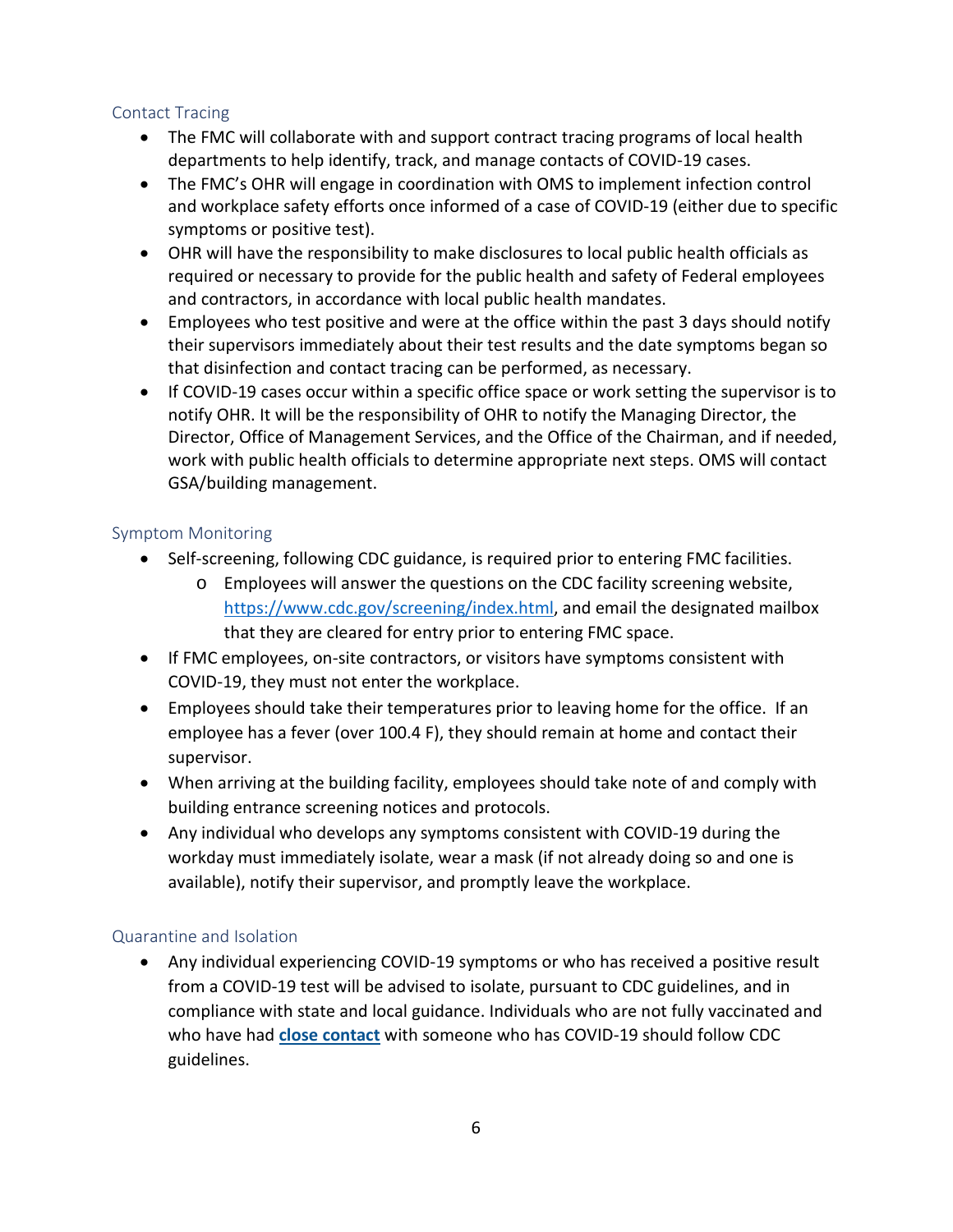• Individuals who have been fully vaccinated and have had close contact with someone with suspected or confirmed COVID-19 should get tested 3-5 days after exposure, even if they do not have symptoms. They should also wear a mask indoors in public for 14 days following exposure or until their 3–5-day post-exposure test result is negative. If their test result is positive, they should isolate for 10 days.

#### <span id="page-8-0"></span>Vaccinations

- All FMC employees are required to be fully vaccinated for COVID-19 (2 weeks after the last shot) by November 22, 2021. Benefits of receiving a COVID-19 vaccine can be found [on the CDC website.](https://www.cdc.gov/coronavirus/2019-ncov/vaccines/vaccine-benefits.html?s_cid=11565:benefits%20of%20covid%2019%20vaccine:sem.ga:p:RG:GM:gen:PTN.Grants:FY21)
- Proof of vaccine will be provided to OHR in accordance with instructions. Employees will be provided with a Privacy Act Statement at the time instructions are provided for submitting proof of vaccine. Employees must certify under penalty of perjury that the documentation they are submitting is true and correct.
	- o Employees must provide one of the following documents:
		- 1) a copy of the record of immunization from a health care provider or pharmacy;
		- 2) a copy of the COVID-19 Vaccination Record Card;
		- 3) a copy of medical records documenting the vaccination;
		- 4) a copy of immunization records from a public health or state immunization information system; or
		- 5) a copy of any other official documentation containing required data points.
	- o The data that must be on any official documentation are the type of vaccine administered, date(s) of administration, and the name of the health care professional(s) or clinic site(s) administering the vaccine(s).
	- o Employees may provide a digital copy of such records, including, for example, a digital photograph, scanned image, or PDF of such a record that clearly and legibly displays the information outlined above.
- FMC employees receiving the vaccine should do so during working/duty hours (not take administrative leave). Employees may have up to four hours for each dose if needed. Anything longer than four hours will require written justification. Agencies should require employees taking longer than four hours to document the reasons for the additional time (e.g., they may need to travel long distances to get the vaccine). Reasonable transportation costs that are incurred as a result of obtaining the vaccine from a site preapproved by the agency should be handled the same way as local travel or temporary duty (TDY) cost reimbursement is handled based on FMC policy and the Federal Travel Regulation.
- Subject to availability, employees may request emergency paid leave (EPL) under the American Rescue Plan for post-vaccination recovery. If EPL is no longer available, employees may take sick leave.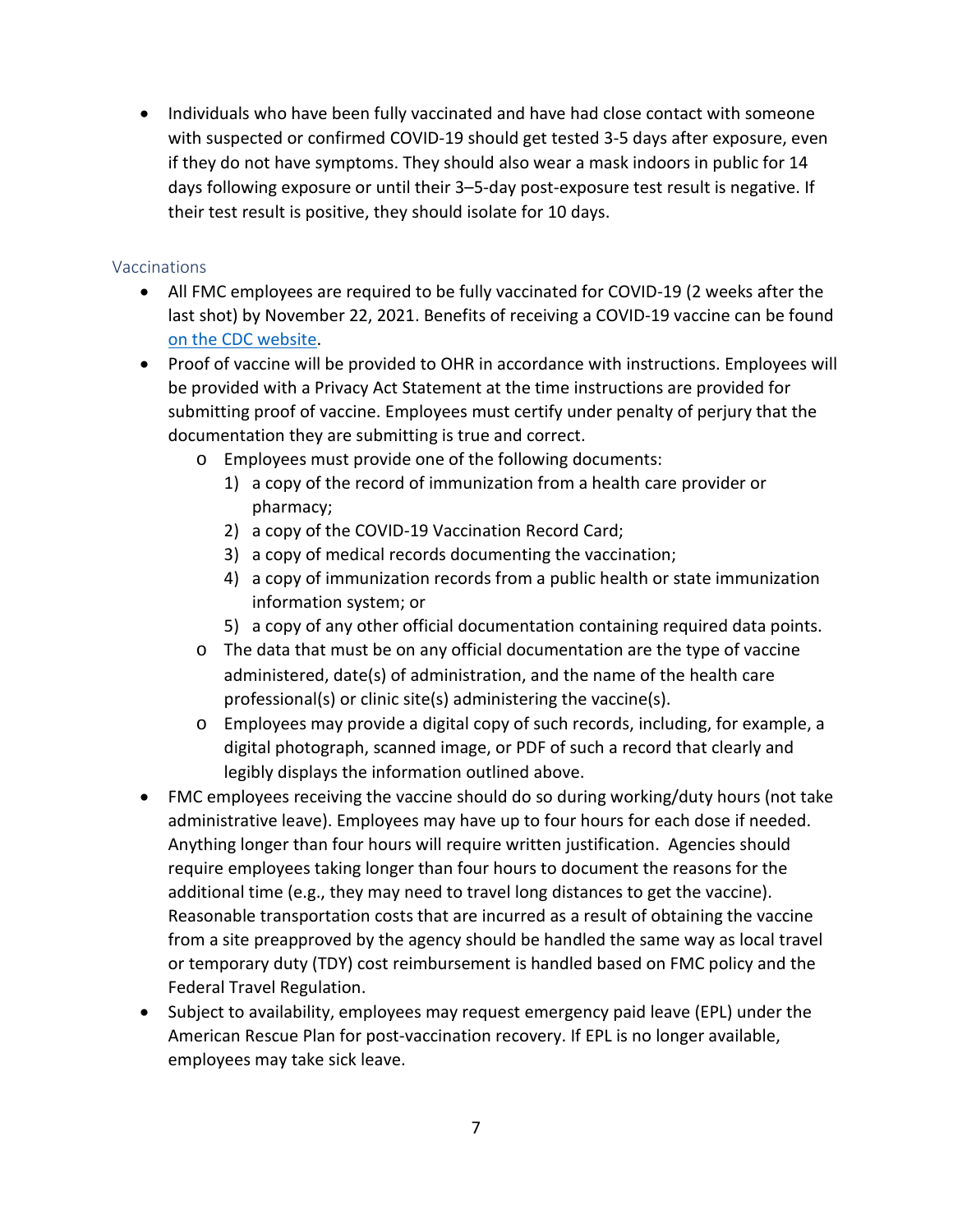- The FMC will grant administrative leave to employees who accompany any family member who is receiving a COVID-19 vaccination.
- Contractors
	- o Prior to contractor employees being subject to a contractual requirement to be vaccinated, agencies need to ask about the vaccination status of those onsite contractor employees. Onsite contractor employees must attest to the truthfulness of the response they provide. If an onsite contractor employee chooses not to provide a response, they will be treated as not fully vaccinated for the purpose of agency safety protocols. Onsite contractor employees who are not fully vaccinated or who decline to provide information about their vaccination status must provide proof of a negative COVID-19 test from no later than the previous 3 days prior to entry to a federal building. The FMC will use the CDC's airline guidance for checking a COVID-19 test. It can be found in Appendix B.
	- o Prior to contractor employees being subject to a contractual requirement to be vaccinated, contractors are to fill out the form at the FMC building entrance, show it to their sponsor, but keep the form on their person. FMC employees are not to collect contractor vaccination forms. The sponsor is to verify that they either checked the fully vaccinated box or have a negative COVID-19 test (see previous section). FMC employees do not have authority to make exceptions to this.
	- o The FMC will incorporate a clause into all applicable solicitations and contracts that implements [guidance](https://www.saferfederalworkforce.gov/contractors/) requiring contractor vaccination pursuant to Executive Order 14042.
- Visitors
	- o Visitors, including federal employees from another agency, are to fill out the form at the FMC building entrance, show it to their sponsor, but keep the form on their person. FMC employees are not to collect visitor vaccination forms. The sponsor is to verify that they either checked the fully vaccinated box or have a negative COVID-19 test from no later than the previous 3 days prior to entry. FMC employees do not have authority to make exceptions to this.
		- Individuals who decline to answer the attestation will be treated as not fully vaccinated for purposes of safety protocols.
	- o The requirement to provide information on vaccination status and a negative COVID-19 test does not apply to members of the public entering a Federal building or Federal land to obtain a public service or benefit. If they are not fully vaccinated, these visitors must comply with all relevant CDC guidance, including wearing a mask and physically distancing from other people.
- Forms for contractors and visitors will be available at the elevator and freight elevator lobbies.
- Only OHR will have access to all employee vaccination records, disclosing information to supervisors and OMD staff on a need-to-know basis. For additional vaccination status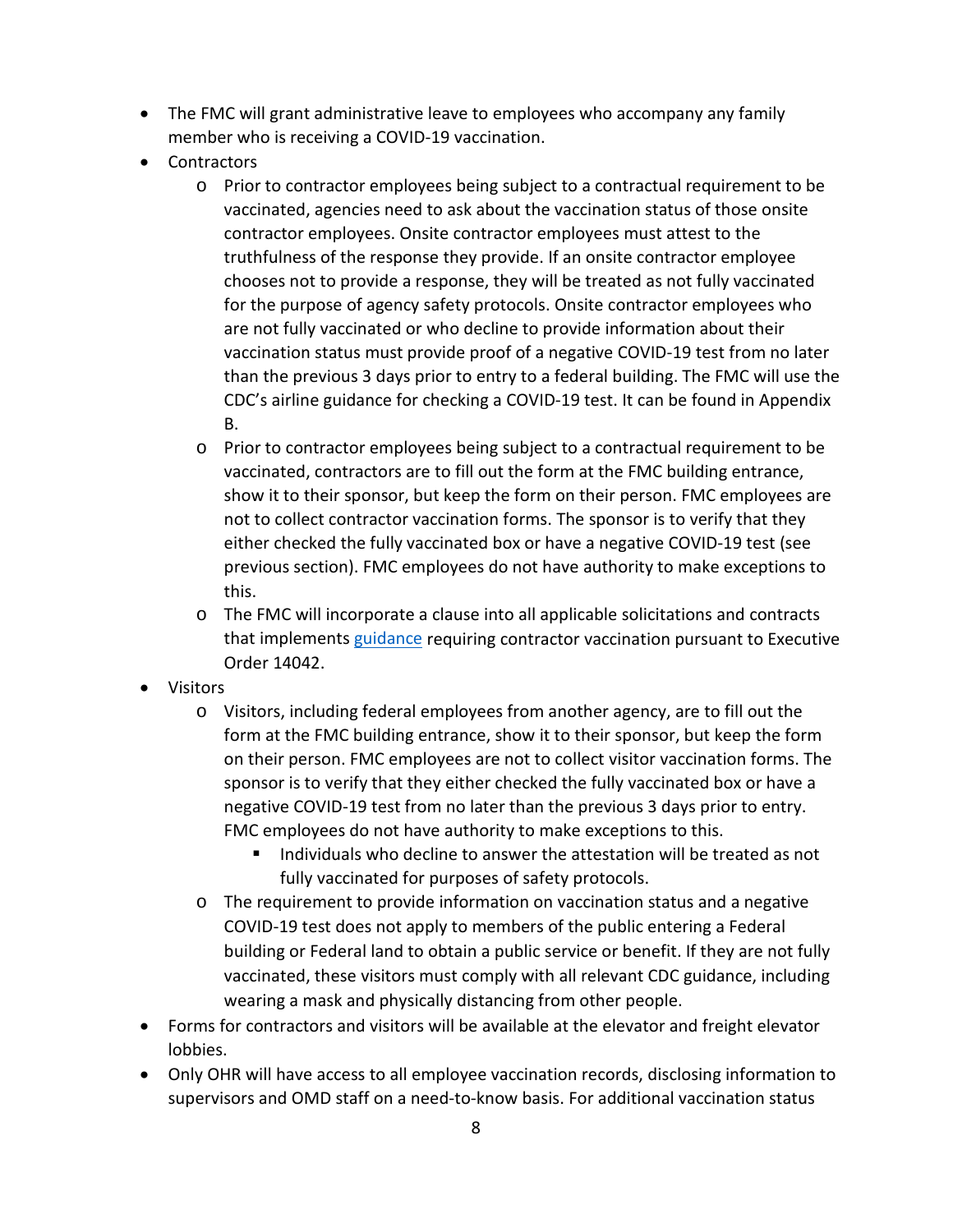record procedures, see the FMC's *Implementing Instructions for the Employee Medical File System.* 

- The FMC may implement further vaccine policies corresponding with OMB guidance, CDC guidance, state and local guidance, practice of other federal agencies, and EEOC policy.
- Employees are encouraged to work through their physician, or state or local authorities to receive COVID-19 vaccines or go to<https://www.vaccines.gov/> to find more information about where to find vaccines.
- The FMC may provide a reasonable accommodation to employees who communicate that they are not vaccinated against COVID-19 because of a disability or because of a sincerely held religious belief, practice, or observance.

## <span id="page-10-0"></span>Confidentiality

- All medical information collected from employees, including vaccination information, test results, and any other information obtained as a result of testing and symptom monitoring, will be treated confidentially in accordance with applicable law, and accessible only by those with a need to know in order to protect the health and safety of employees.
- The FMC will ensure that the confidentiality of employee medical information is protected in accordance with the Privacy Act, HIPAA, and the ADA. The Commission will not store medical information about an employee and will not store an employee's statement that they have (or suspects they have) COVID-19 or any notes or other documentation questioning an employee about symptoms in an employee's personnel file. OHR will retain any request for leave under the FFCRA related to COVID-19 in the employee's medical files for 4 years, as coordinated with OS. Documentation can include the COVID-19 qualifying reason for leave, which may indicate whether the employee has COVID-19 or related symptoms.
- The FMC will disclose the name of an employee to a public health agency as requested when it learns or suspects that the employee has tested positive for COVID-19 to allow for contact tracing.
- OHR is the POC for all questions relating to personal medical data.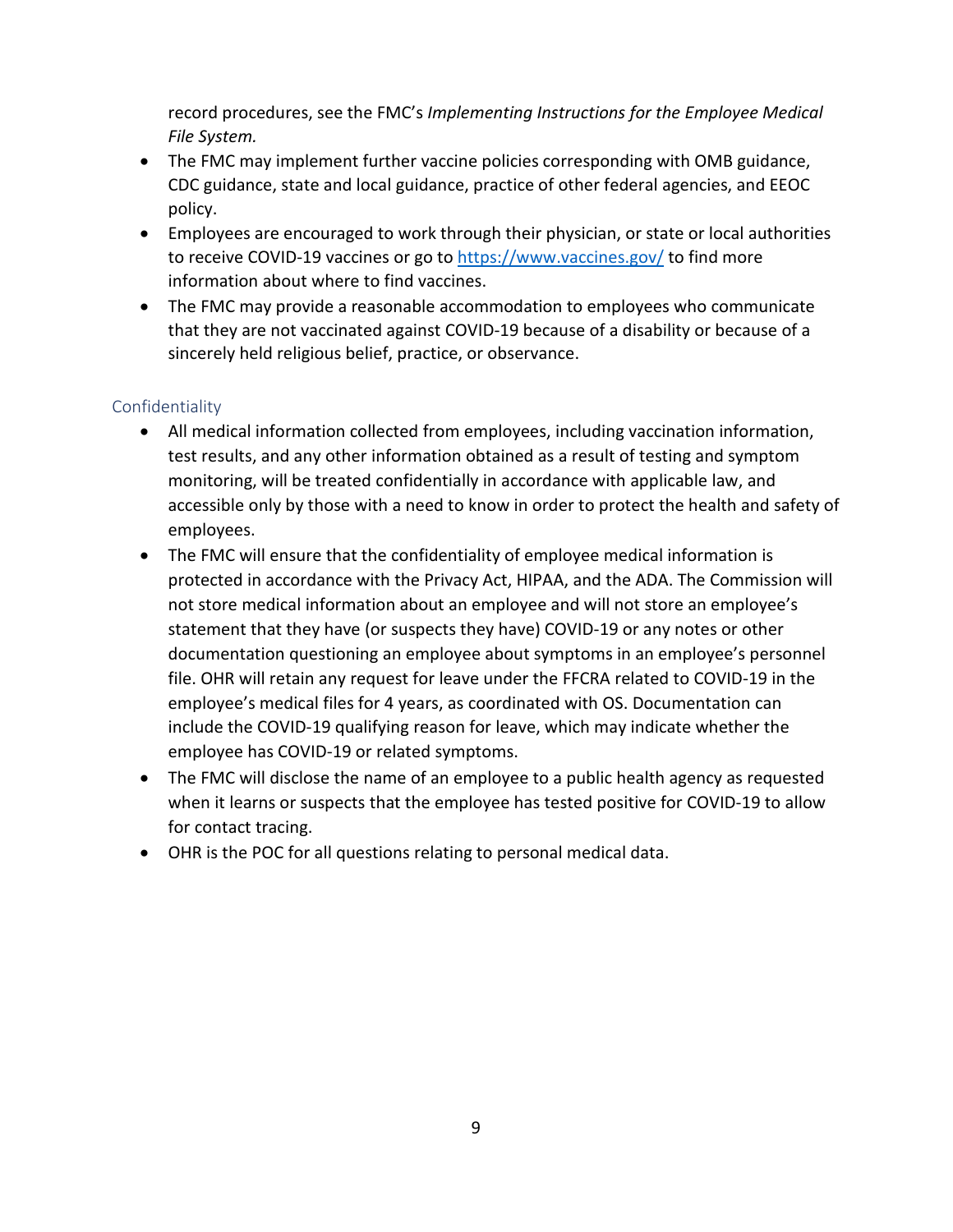## <span id="page-11-0"></span>Workplace Operations

#### <span id="page-11-1"></span>Telework and Remote Work

- The FMC is operating under maximum telework flexibilities and expanded core hours prior to the reentry date and through the transition phase. Employees are strongly encouraged to telework at this time. Employees are allowed to work at FMC facilities. Strict health and safety standards, as discussed in the following sections, will be adhered to if employees work in the office. The FMC has explored scheduling flexibilities including staggered worktimes and cohort-based scheduling.
- The FMC will encourage maximum telework at any given time during periods of substantial or high community prevalence or transmission. Levels of community transmission can be established by consulting CDC's [COVID Data Tracker County View.](https://covid.cdc.gov/covid-data-tracker/#county-view)
	- o In conjunction with screening protocols, OMS will monitor employees in the building using the FMC's access control system and provide information to OHR to ensure only employees cleared for access (completing screening protocols and vaccination/testing requirements) are working in FMC space.
	- o During times of low or moderate community transmission, supervisors are encouraged to have employees try their post-reentry work schedules, test office staffing configurations, commuting methods and family care plans, and prepare for the adjustment to post-reentry work schedules.
- Employees working under the maximum telework authority will be given ample notice (minimum 30 days) and guidance before being directed to return to the physical workspace.
- When staff will be expected to return onsite, staff are encouraged to discuss a new telework agreement with their supervisor if they would like to continue part-time telework. The FMC will continue its emphasis on work schedule flexibility, work-life balance, and safety. Health and safety will continue to be of the utmost importance.
- Unless otherwise permitted, employees must complete 80 hours in each bi-weekly pay period, taking paid time off to cover any shortages in hours worked.
- Unless otherwise permitted, each employee is limited to working no more than 10 hours per day.

#### <span id="page-11-2"></span>Travel

- Travel for unvaccinated employees is limited to mission-critical travel. The Managing Director will determine mission-critical travel for employees that are not fully vaccinated.
- Employees who are fully vaccinated may participate in mission-critical or non-missioncritical travel.
- Federal employees should adhere strictly to CDC guidelines before, during, and after travel, regardless of whether the travel is personal or for official business. Supervisors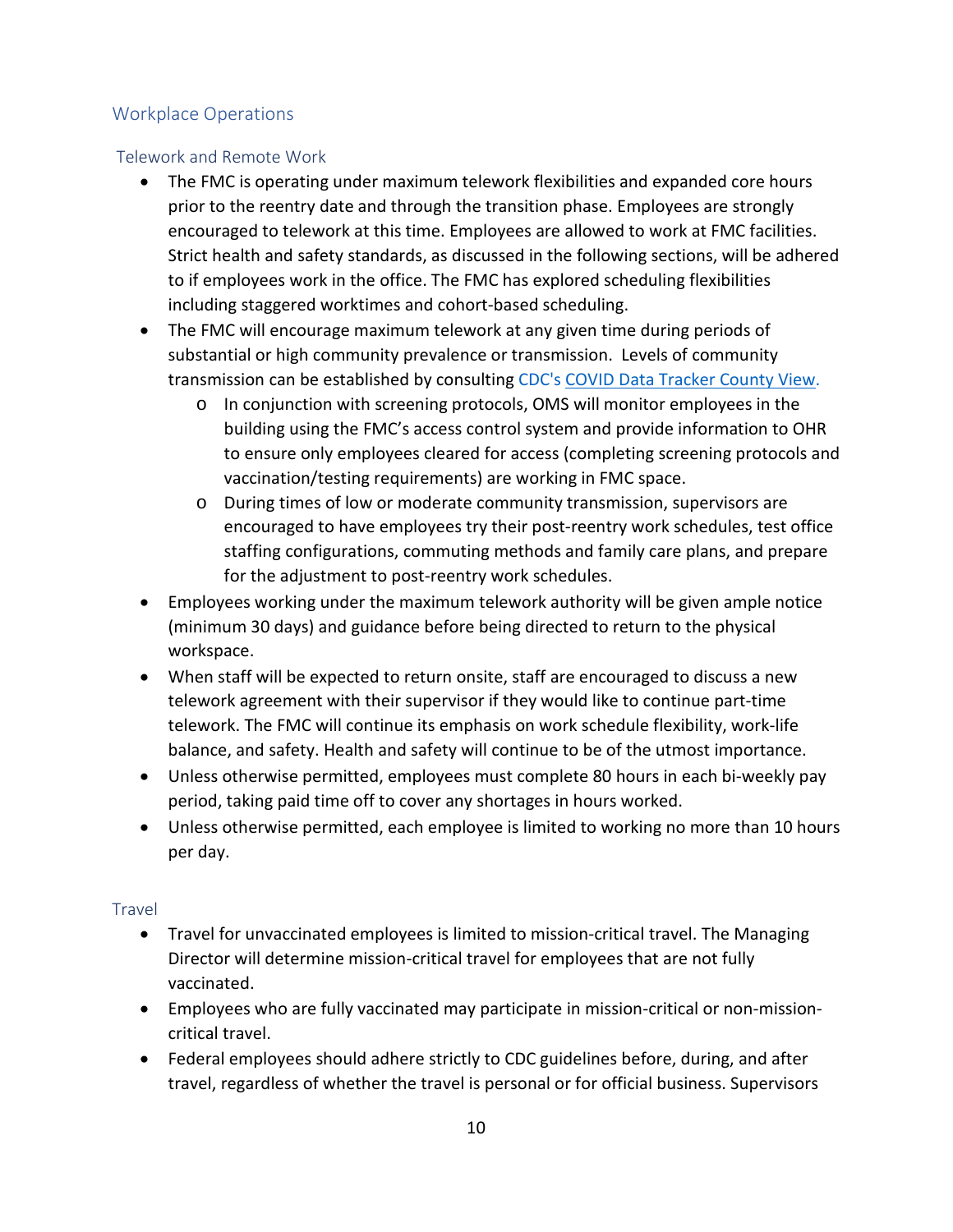will discuss with employees any post-travel quarantine requirements. Employees should be aware that they may be required, according to CDC, state, and local guidance, to stay at home for a period of time after official or personal travel before they are allowed to return to the workplace.

#### <span id="page-12-0"></span>Physical Distancing

- To the extent practicable, maintain physical distancing, consistent with CDC guidelines, including in offices, conference rooms, and all other communal and workspaces.
- Plexiglass has been installed around workspaces in common areas.
- Avoid shaking hands or hugging.
- Avoid congregating in break rooms or other areas where people socialize. The FMC may institute a limit to the number of employees allowed in galleys/break areas/photocopy rooms at one time.
- Areas such as the FMC's kitchens will generally remain open, however social distancing and face mask protocols in accordance with CDC guidance must be maintained.
- Restroom reduced capacity limits may be implemented. Signage will advise on current requirements.

#### <span id="page-12-1"></span>Environmental Cleaning

- Enhanced cleaning will be scheduled for all high traffic common spaces, such as lobbies, restrooms, elevators, and stairwells will be provided. Office space that is in regular use will be cleaned regularly, and in accordance with CDC guidelines. Wipes, gloves, and other EPA-approved disinfectants will be made available for FMC Staff to wipe down shared tools and equipment, their workstation, and related personal property.
- In the event of a suspected or confirmed case of COVID-19 in the workplace (if the individual had been in the building up to three (3) days prior), enhanced environmental cleaning will be performed in accordance with CDC and GSA guidance. OMS will coordinate with GSA and the building management for enhanced cleaning if needed. A response plan for confirmed exposure is included in Appendix A.
- If such enhanced cleaning is required, wait 24 hours before cleaning or disinfecting. If 24 hours is not feasible, wait as long as possible. Employees, contractors, and visitors may be asked to vacate the affected space until cleaning or disinfection is completed.
- The FMC COVID-19 Coordination Team or building management will determine the appropriate scope of workplace closures—in some cases, it may be a suite of offices or part of a floor, in other cases, it may include an entire building.

#### <span id="page-12-2"></span>Hygiene

• OMS will install hand sanitizer stations at facility entrances and high traffic areas in FMC office facilities, as needed. Disinfectant will be provided to staff for cleaning and sanitizing individual work areas.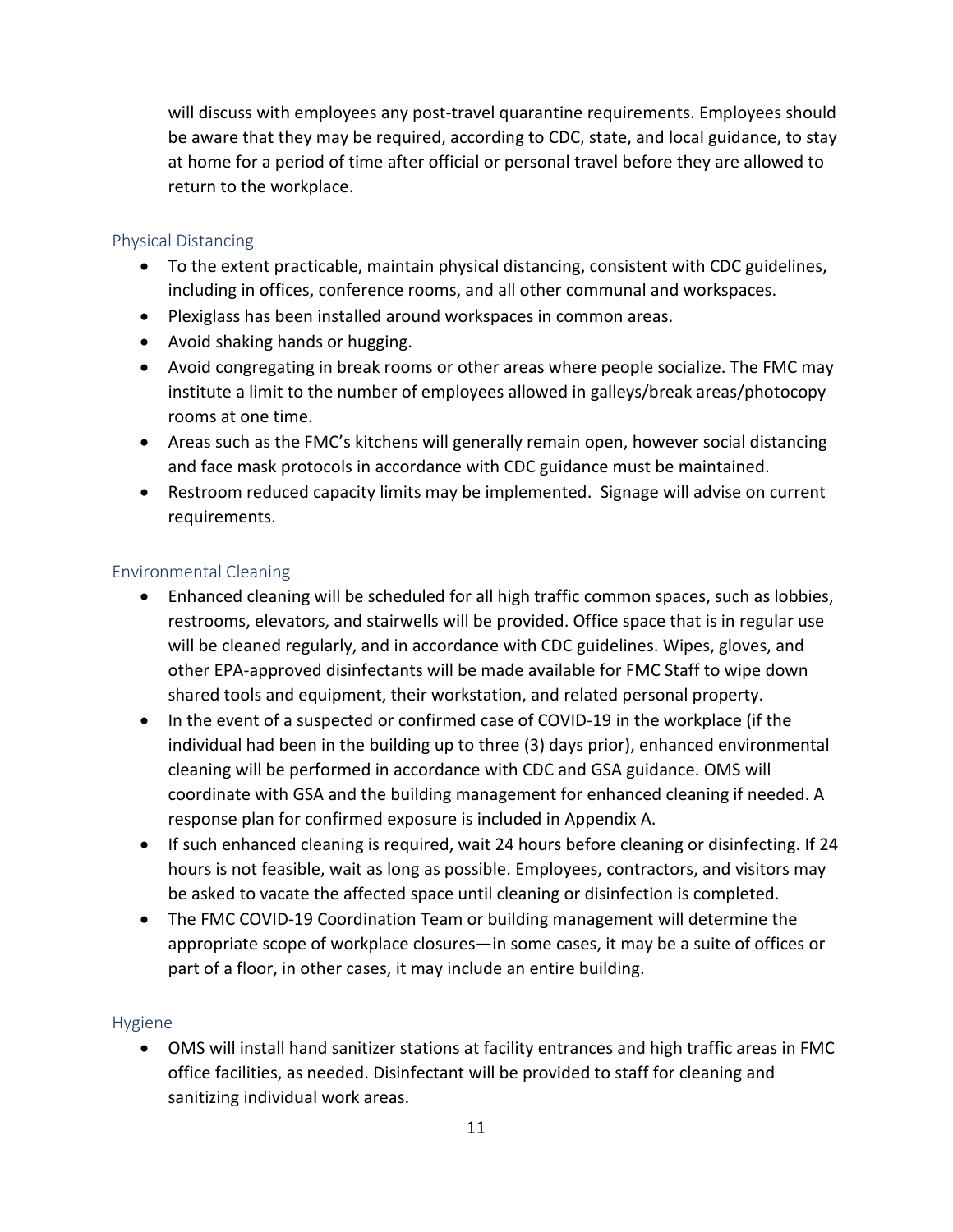• Employees are expected to observe good hygiene practices such as CDC-recommended handwashing techniques.

## <span id="page-13-0"></span>Ventilation and Air Filtration

• OMS has been in contact with GSA/building management to confirm proper ventilation and air filtration in FMC space. Proper air filtration to the extent feasible is in place in FMC space.

#### <span id="page-13-1"></span>Visitors

- The number of visitors to the FMC will be minimized, and efforts should be made to conduct visits virtually where possible unless further guidance is given.
- Any visitor must follow the same screening, mask-wearing, social distancing, and hygiene practices as FMC employees, with the exception of information collection mentioned earlier for vaccination status and/or COVID-19 testing. The visitor's POC at the FMC must notify the visitor of applicable requirements (mask-wearing, physical distancing, etc.) and ensure compliance.
- Masks will be available by the OMS mailboxes if needed for visitors.

#### <span id="page-13-2"></span>Transitioned Return

- The FMC will utilize a phased approach for the return to the workplace. During the transition phase all employees are expected to report to the office on days identified by office managers to try out their work schedule and commute.
- Employees in the office (prior to full repopulation) are advised that individuals normally involved with assisting in a building evacuation (e.g., floor wardens, stair wardens, etc.) may not yet have returned to the office. Staff are expected to evacuate when advised by alarms, management or building security.

#### <span id="page-13-3"></span>**Elevators**

- Individuals must wear masks in elevators and in elevator lobbies in accordance with CDC guidance. The use of stairs by those who are physically able is strongly encouraged, particularly between the FMC floors.
- Employees will follow building guidance and signage when using the elevator and use social distancing by spreading out in the elevator or waiting for the next elevator when possible.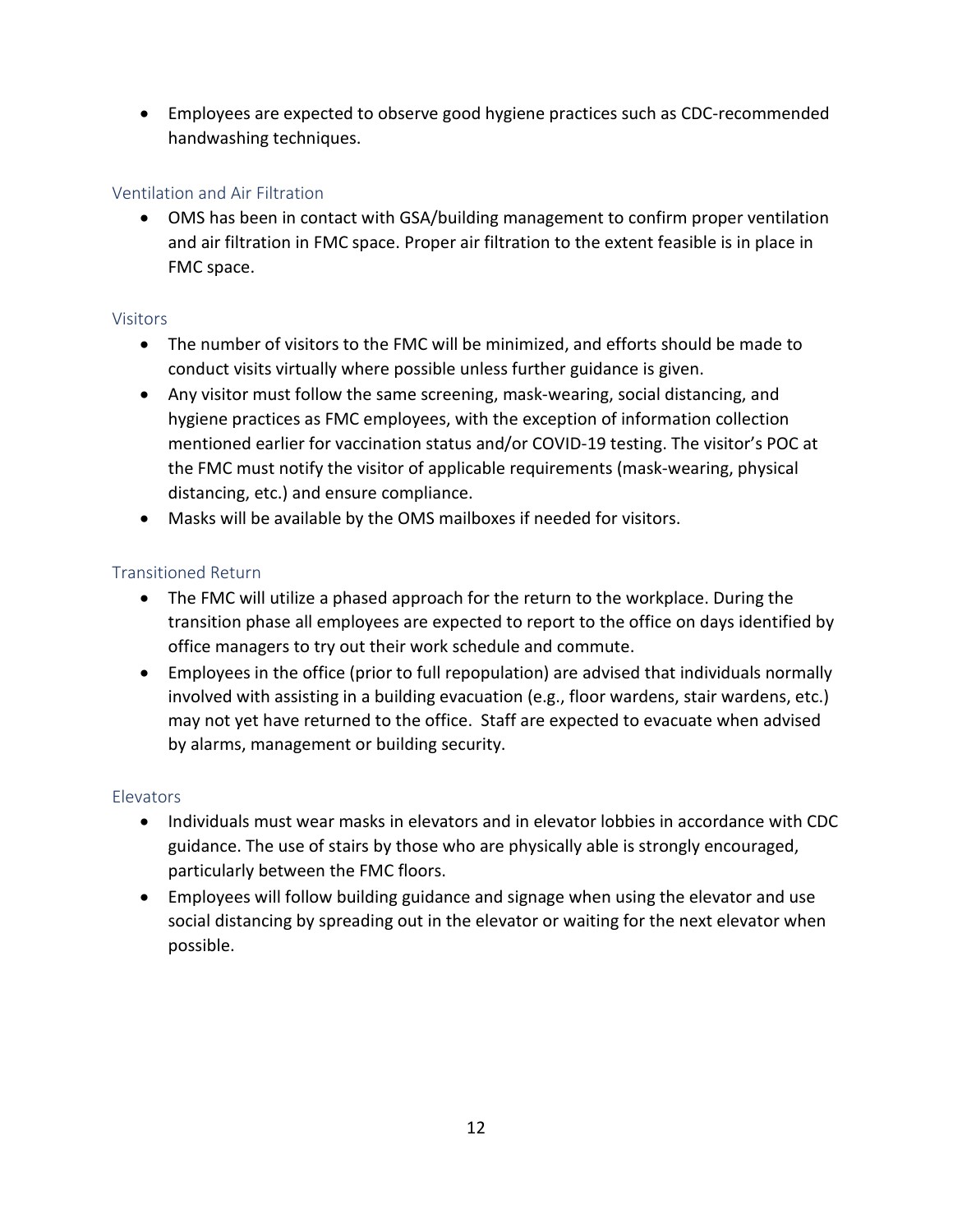#### <span id="page-14-0"></span>Shared Spaces

- Shared tools and equipment must be disinfected by users anytime the equipment is used by or transferred to a new person. This includes phones, computers and other communication devices, kitchen implements, and other office equipment. Refrigerators, water coolers, and coffee brewers with disposable cups (or a personal re-usable cup/container) and single serve condiments and creamers may be used with proper hand hygiene. Disinfectant wipes will be provided by OMS upon request.
- Visual markers may be installed to promote physical distancing within common spaces, and furniture may be removed.

#### <span id="page-14-1"></span>Preventing Discrimination, Harassment, and Retaliation

- Pandemic-related harassment, like all forms of harassment, will not be tolerated at the FMC. Fear of the COVID-19 pandemic should not be misdirected against an employee. It is unlawful to harass or otherwise discriminate or retaliate against coworkers based on race, national origin, color, sex, religion, age (40 or over), disability or genetic information.
- The FMC's Office of Equal Employment Opportunity may be contacted if an employee has a discrimination issue or claim. In addition to reporting claims to EEO, employees are encouraged to report any issues or claims through their management chain so that management may review any allegations of harassment, discrimination or retaliation and take appropriate action.

#### <span id="page-14-2"></span>Communication and Reporting Requirements

- Signs will be posted around the FMC reminding employees of requirements such as screening, mask-wearing, and physical distancing.
- Announcements related to COVID-19 operations, including the operating status of agency facilities, will be posted on the FMC's public website and updated as necessary. Whenever possible and appropriate, the Commission will leverage existing materials and content relating to authoritative information on COVID-19, share status of Federal actions on https://www.usa.gov/coronavirus, and provide communications in line with the National Response Framework.
- In addition, FMC bureaus and offices will maintain communication with their respective external organization/stakeholders on operations and status.
- The Managing Director will coordinate with the Chief of Staff to maintain communication with OPM and OMB. The Managing Director will report any decisions made to change the operational status for FMC offices to OMB and OPM as instructed by the FMC's OMB Resource Management Officer (RMO).
- In order to provide this information and follow the latest guidance, the Managing Director will continue to participate in regular OMB meetings (such as the weekly/biweekly OMB Small Agency meeting) and will, in conjunction with the Chief of Staff, continue contact with OMB.
- Area Representatives will provide weekly situation reports on their areas.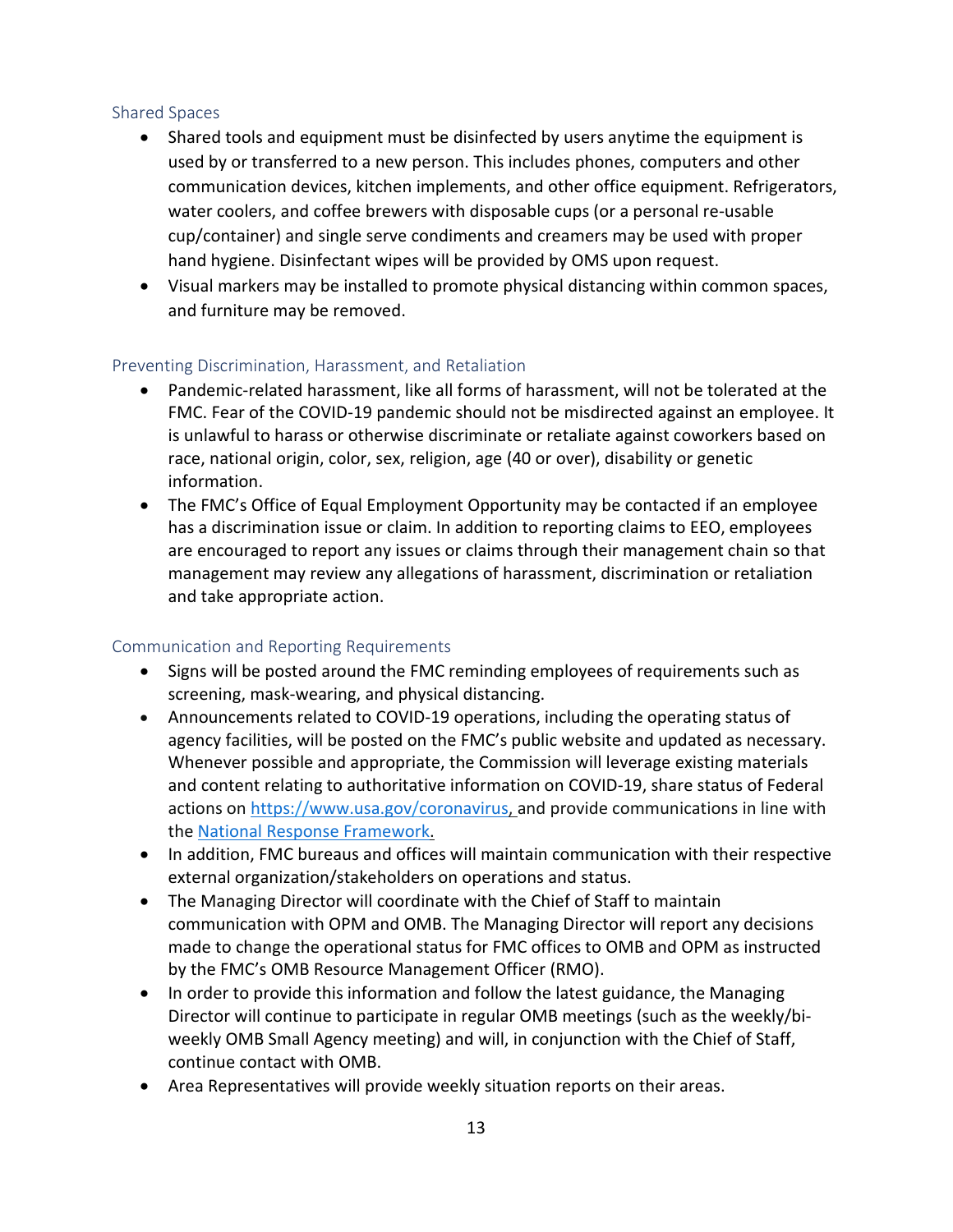#### <span id="page-15-0"></span>Employee Support and Training

• Employees may be dealing with a variety of personal issues such as the loss of family members, friends, or co-workers due to or during the COVID-19 pandemic, or mental health issues which could have developed/worsened. The Employee Assistance Program (EAP) is a professional service which can provide problem solving, coaching, information, consultation, and counseling to all employees. The types of services offered are professional counseling, financial or legal services, health and wellness presentations, supervisor and risk management consolation and critical incident response. The EAP can be contacted via the EAP Service Center, 1-800-222-0364 or [http://www.foh4you.com/.](http://www.foh4you.com/)

> Lucille Marvin FMC Managing Director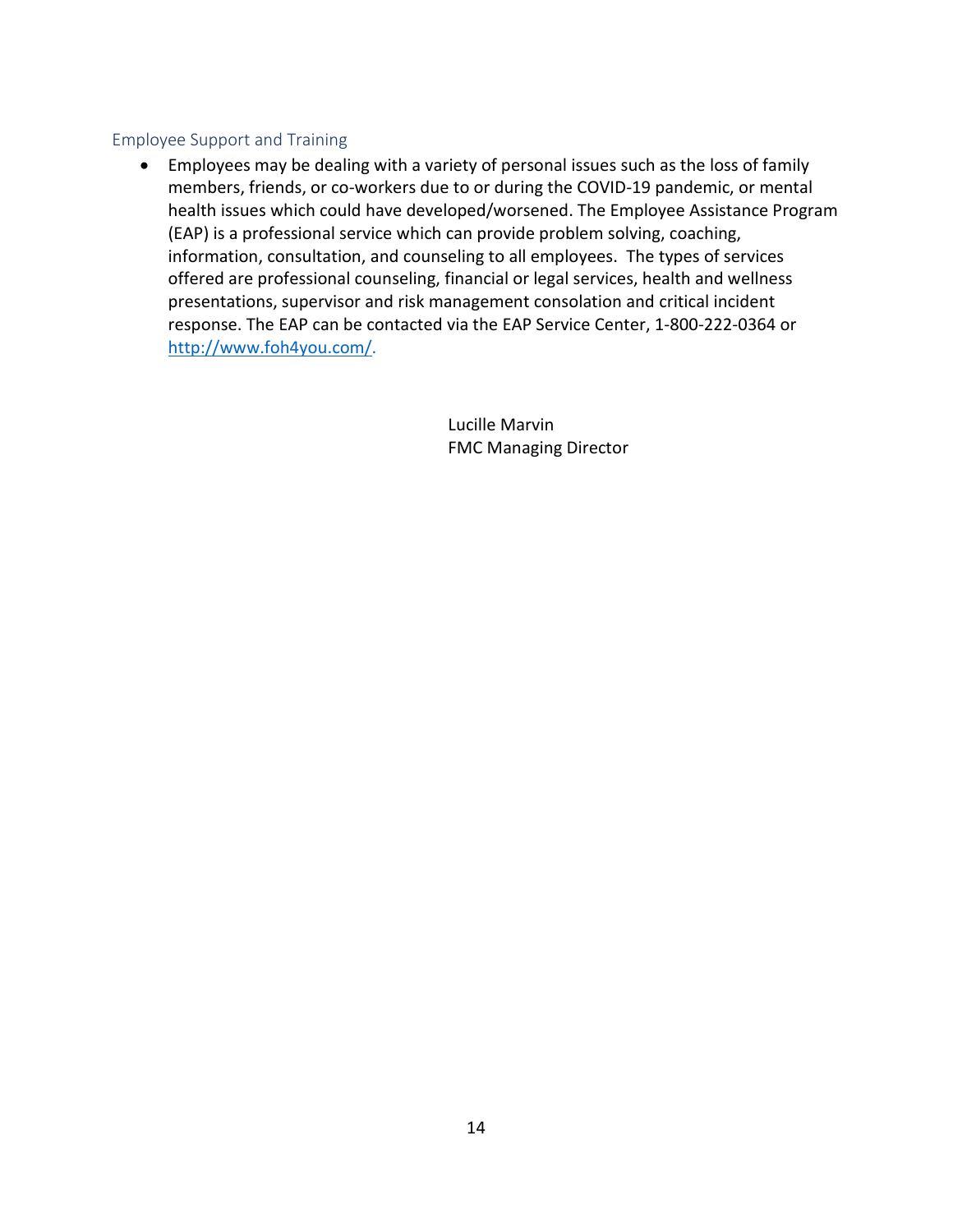## <span id="page-16-0"></span>Appendix A. Response Plan for Confirmed/Symptomatic Exposure

The FMC will clean and disinfect in accordance with CDC Guidelines after persons who are diagnosed with, or are symptomatic of COVID -19, have been in an FMC facility.

The CDC recommends that areas used by the ill persons are immediately closed off. The FMC will wait as long as practical before beginning cleaning and disinfection to minimize potential for exposure to respiratory droplets.

Cleaning Guidelines:

- OMS will determine the appropriate scope of workplace closures.
- OMS will advise staff on the areas that are closed due to potential exposure.
- Cleaning of the affected areas will normally begin when the majority of FMC employees have exited the building.
- GSA contract cleaning staff will clean and disinfect all areas (e.g., offices, bathrooms, and common areas) used by the ill persons, focusing especially on frequently touched surfaces including counters, tabletops, doorknobs, bathroom fixtures, toilets, phones, keyboards and tablets.
- After cleaning and disinfecting of the exposed areas is complete, the air handler will be flushed with the maximum amount of outside air.
- If notification of the exposure occurs 3 or more days after the last exposure occurred, OMS will use the latest CDC guidance to determine whether cleaning should be completed.